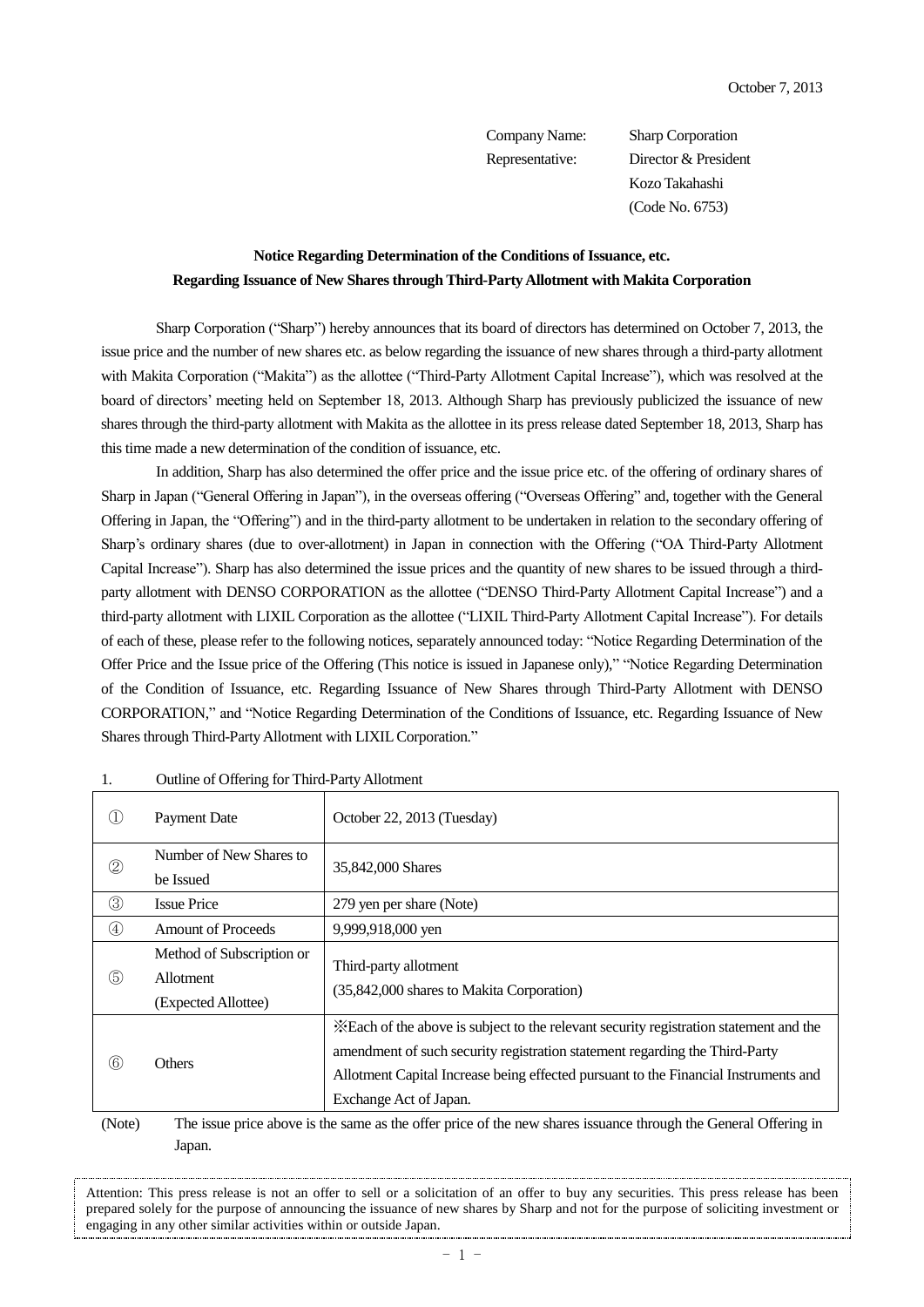2. Amount of Proceeds to be Procured, Intended Use of Proceeds and Timing of Use as Intended

|    | Amount of Proceeds to be Procured      |                   |  |
|----|----------------------------------------|-------------------|--|
|    | <b>Total Amount of Proceeds</b>        | 9,999,918,000 yen |  |
| 2  | Approximate Costs of<br><i>ssuance</i> | 54,000,000 yen    |  |
| O. | <b>Approximate Net Proceeds</b>        | 9,945,918,000 yen |  |

(1) Amount of Proceeds to be Procured

(Note) 1. The approximate costs of issuance do not include consumption tax, and so on.

2. The major breakdown of the approximate costs of issuance is registration costs (approx. 35 million yen), legal advisers' fees (approx. 7 million yen), costs relating to stock exchange (approx. 9 million yen), and other costs (approx. 3 million yen).

## (2) Intended Use of Proceeds to be Procured and Timing of Use as Intended

The approximate net proceeds of 9,946 million yen set out above is planned to be used for the following. Until the allocation of proceeds for the following intended use, the proceeds shall be deposited in a bank.

| Intended Use of Proceeds                                                                                                                                                                  | <b>Amount</b>     | Timing of Use                          |
|-------------------------------------------------------------------------------------------------------------------------------------------------------------------------------------------|-------------------|----------------------------------------|
|                                                                                                                                                                                           |                   | as Intended                            |
| Investment in production equipment and development facilities for the<br>expansion of products in the field of electric power tools, home<br>equipment, and OPE (Outdoor Power Equipment) | 4,000 million yen | From October 2013<br>to September 2018 |
| Expenses incurred for technology development for the expansion of<br>products in the field of electric power tools, home equipment, and OPE<br>(Outdoor Power Equipment)                  | 5,946 million yen | From October 2013<br>to September 2018 |

By engaging in the business alliance\* containing development of products for Makita in the fields of electric power tools, home equipment, and OPE (Outdoor Power Equipment) using Sharp's electronics technologies (including its sensor technologies), Sharp expects that it will help in developing the Robotics business, which is one of the new businesses conceptualized by Sharp. This is part of the new business initiatives in the priority business areas mentioned in the "Medium-Term Management Plan for Fiscal 2013 through 2015" that we published on May 14, 2013, and we think it will help in increasing the corporate value of Makita and Sharp and result in sustainable growth.

\* The period of business alliance is expected for 5 years from September, 2013 to September 2018.

3. Rationale for the Determination of the Number of Shares to be Issued and the Degree of Dilution of Shares is Reasonable

The expected number of 35,842,000 ordinary shares of Sharp to be allotted to the expected allottee under the Third-Party Allotment Capital Increase ((Note) 1) is 3.14% (3.19% against the total voting rights of 1,125,054 ((Note) 2) of 1,140,819,887 shares. This number represents the total number of shares issued before third-party allotment capital increases and is obtained by deducting (a) 35,804,000 of Sharp's ordinary shares allotted to Samsung Electronics Japan Co., Ltd. pursuant to a third-party allotment with Samsung Electronics Japan Co. Ltd. ("Samsung Electronics Japan") as the allottee ("Samsung Electronics Japan Third-Party Allotment Capital Increase") on March 28, 2013 and (b) 11,868,000 of Sharp's ordinary shares allotted to Qualcomm pursuant to a third-party allotment with Qualcomm Incorporated ("Qualcomm") as the allottee ("Qualcomm Second Third-Party Allotment Capital Increase") on June 24, 2013 from 1,188,491,887, the total number of Sharp's ordinary outstanding shares as of September 17, 2013.

The total number of Sharp's ordinary shares to be allotted pursuant to the Third-Party Allotment Capital Increase, the DENSO Third-Party Allotment Capital Increase, and the LIXIL Third-Party Allotment Capital Increase, combined with Sharp's ordinary shares issued pursuant to the Qualcomm Second Third-Party Allotment Capital Increase and the Samsung Electronics Japan Third-Party Allotment Capital Increase which were undertaken within the previous six months from the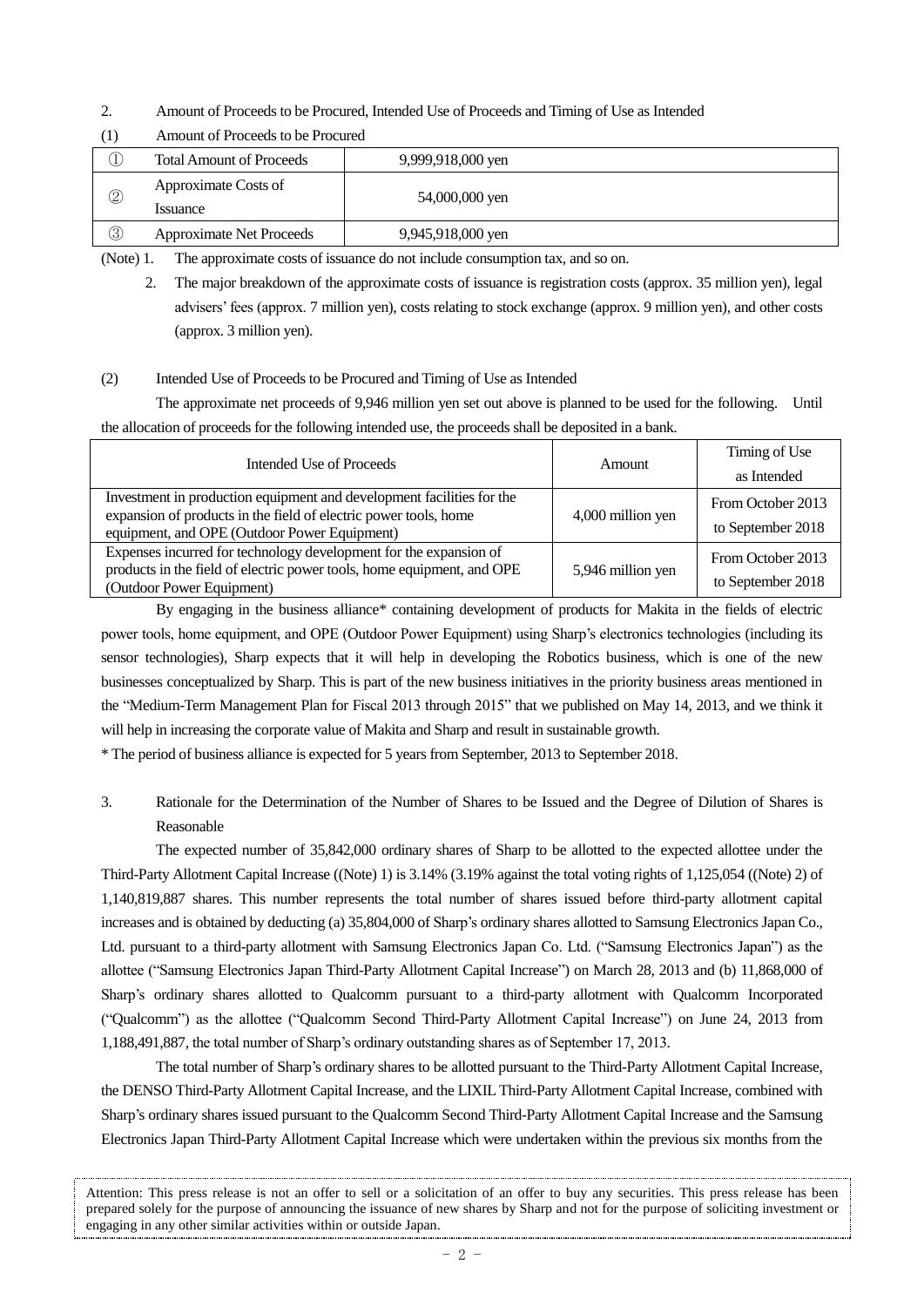date of the initial board of directors resolution of September 18, 2013 is 110,395,000 shares; representing 9.68% of 1,140,819,887 shares, which is the total number of shares issued before any third-party allotment capital increase (9.81% against total voting rights of 1,125,054 ((Note 2)).

However, as mentioned in "2. Purpose of and Reason for the Offering for Third-Party Allotment" in the press release of September 18, 2013, titled "Notice Regarding the Capital and Business Alliance with Makita Corporation and Issuance of New Shares through Third-Party Allotment" and "2.(2) Intended Use of Proceeds" above, the proceeds from the Third-Party Allotment Capital Increase will be allocated to the development of products for Makita using Sharp's electronics technologies (including its sensor technologies). Additionally, by developing the Robotics business, which is one of the new businesses conceptualized by Sharp, this business alliance will increase Sharp's corporate value and help sustainable growth. Therefore, Sharp has determined that the number of shares to be issued and the degree of dilution of shares by the Third-Party Capital Allotment Increase, and the total number of shares to be issued and the degree of dilution of shares by the Third-Party Capital Allotment Increase, the DENSO Third-Party Allotment Capital Increase, the LIXIL Third-Party Allotment Capital Increase, the Qualcomm Second Third-Party Allotment Capital Increase and the Samsung Electronics Japan Third-Party Allotment Capital Increase, are reasonable.

- (Note) 1. Sharp has resolved this at the board of directors' meeting held on October 7, 2013, as prescribed in Article 199, paragraph 1 of the Companies Act.
	- 2. The total number of shares with voting rights is calculated by deducting from the total of 1,188,491,887 issued shares, 5,291,887 shares in the form of fractional shares in the shareholders' register as of March 31, 2013; 10,399,000 treasury shares (excluding fractional shares); 75,000 mutually held shares; 35,804,000 ordinary shares that Sharp issued to Samsung Electronics Japan Co., Ltd. pursuant to the Samsung Electronics Japan Third-Party Allotment Capital Increase; and 11,868,000 ordinary shares that Sharp issued to Qualcomm pursuant to the Qualcomm Second Third-Party Allotment Capital Increase.

| Before Offering (as of August 31, 2013)  |       | After Offering                            |       |
|------------------------------------------|-------|-------------------------------------------|-------|
| Nippon Life Insurance Company            | 4.68% | Nippon Life Insurance Company             | 3.27% |
| Meiji Yasuda Life Insurance Company      | 3.85% | Meiji Yasuda Life Insurance Company       | 2.69% |
| Qualcomm Incorporated                    | 3.53% | Qualcomm Incorporated                     | 2.47% |
| Mizuho Bank, Ltd.                        | 3.53% | Mizuho Bank, Ltd.                         | 2.46% |
| The Bank of Tokyo-Mitsubishi UFJ, Ltd.   | 3.51% | The Bank of Tokyo-Mitsubishi UFJ, Ltd.    | 2.45% |
| Samsung Electronics Japan Co., Ltd.      | 3.01% | Makita Corporation                        | 2.11% |
| Mitsui Sumitomo Insurance Co., Ltd.      | 2.58% | Samsung Electronics Japan Co., Ltd.       | 2.10% |
| <b>SHARP</b> Employee Share-Holding      | 2.17% | Mitsui Sumitomo Insurance Co., Ltd.       | 1.80% |
| Association                              |       |                                           |       |
| Japan Trustee Services Bank, Ltd. (Trust | 1.92% | <b>SHARP</b> Employee Share-Holding       | 1.52% |
| Account)                                 |       | Association                               |       |
| Sompo Japan Insurance Inc.               | 1.81% | Japan Trustee Services Bank, Ltd. (Trust) | 1.34% |
|                                          |       | Account)                                  |       |

4. Major Shareholders and Their Shareholding Ratio after the Offering

(Note) 1. On July 1, 2013, the former Mizuho Corporate Bank and the former Mizuho Bank, Ltd. merged. The former Mizuho Corporate Bank, Ltd., which is the surviving company, was renamed "Mizuho Bank, Ltd." Furthermore, in the register of shareholders as of March 31, 2013, because no share is held in the former Mizuho Bank, Ltd., in the ratio of shareholding of Mizuho Bank, Ltd. before and after the offering, the number of shares held by the former Mizuho Corporate Bank in the shareholders'register has been used as a reference for calculation.